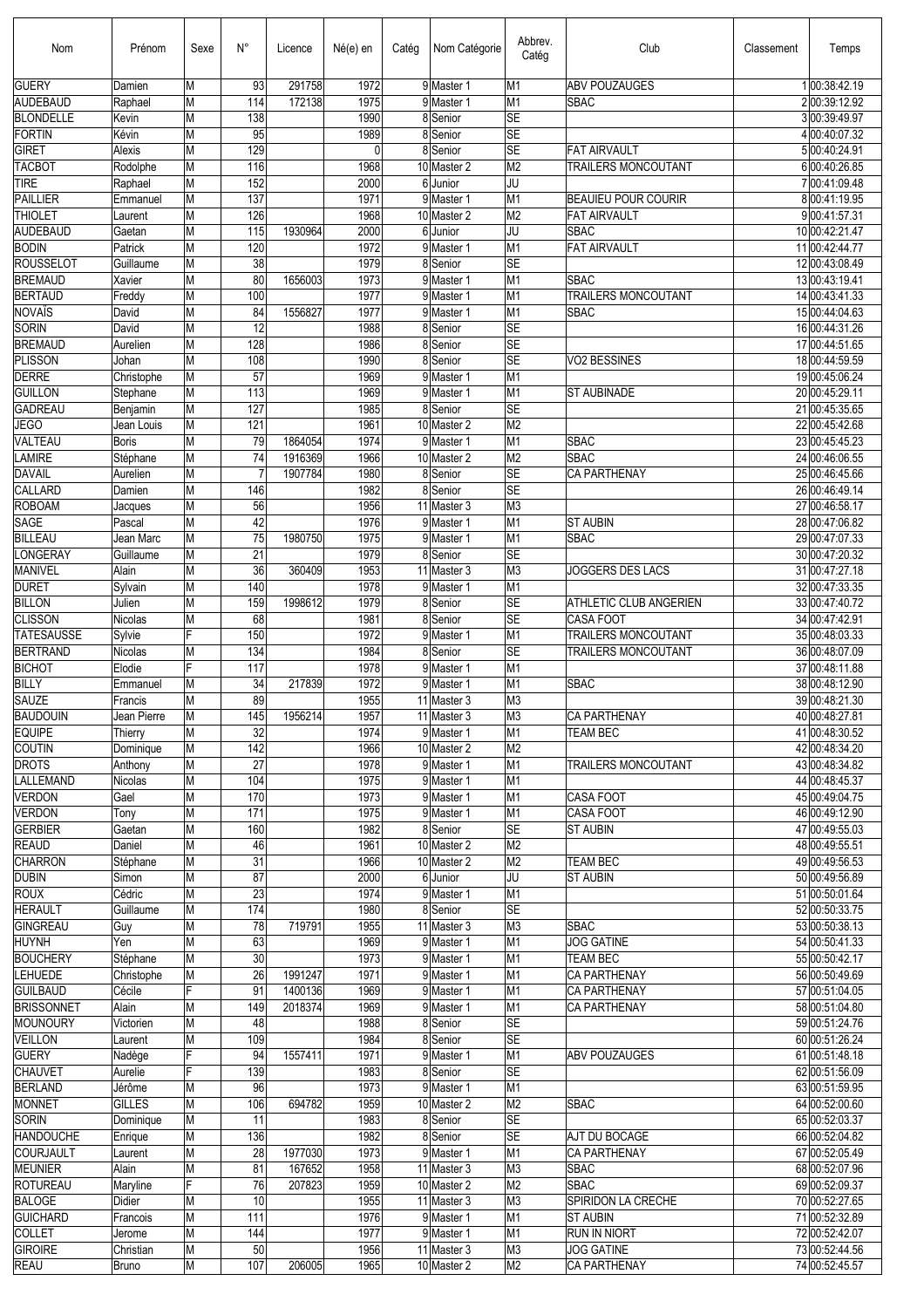| Nom                                 | Prénom               | Sexe                    | $N^{\circ}$           | Licence | Né(e) en     | Catég | Nom Catégorie              | Abbrev.<br>Catég                  | Club                                      | Classement | Temps                              |
|-------------------------------------|----------------------|-------------------------|-----------------------|---------|--------------|-------|----------------------------|-----------------------------------|-------------------------------------------|------------|------------------------------------|
| <b>GIROIRE</b>                      | Francis              | M                       | 51                    |         | 1958         |       | 11 Master 3                | M3                                |                                           |            | 75 00:52:46.64                     |
| <b>MELIN</b>                        | Christian            | M                       | 20                    |         | 1958         |       | 11 Master 3                | M <sub>3</sub>                    |                                           |            | 76 00:52:55.78                     |
| <b>CLISSON</b><br><b>GANDRILLON</b> | Stephane<br>Patrice  | M<br>M                  | 164<br>165            |         | 1972<br>1966 |       | 9 Master 1<br>10 Master 2  | M1<br>M <sub>2</sub>              |                                           |            | 77 00:53:09.34<br>78 00:53:16.61   |
| <b>GAUVIN</b>                       | Christophe           | M                       | 72                    |         | 1971         |       | 9 Master 1                 | M <sub>1</sub>                    | TRAILERS MONCOUTANT                       |            | 79 00:53:18.84                     |
| <b>MASSE</b>                        | Laetitia             | F                       | 70                    |         | 1981         |       | 8 Senior                   | <b>SE</b>                         | <b>ST AUBINADE</b>                        |            | 80 00:53:30.00                     |
| <b>MASSE</b>                        | Nicolas              | M                       | 69                    |         | 1980         |       | 8 Senior                   | <b>SE</b>                         | <b>CASA FOOT</b>                          |            | 81 00:53:30.55                     |
| <b>BILLY</b>                        | Jean Yves            | M                       | 130                   |         | 1959         |       | 10 Master 2                | M <sub>2</sub>                    |                                           |            | 82 00:53:44.77                     |
| <b>FONTENEAU</b>                    | Alexandra            | F                       | 82                    | 1951489 | 1972         |       | 9 Master 1                 | M1                                | <b>SBAC</b>                               |            | 83 00:53:56.28                     |
| <b>PAILLOUX</b>                     | Frédéric             | M                       | 86                    | 1970018 | 1970         |       | 9 Master 1                 | M1                                | <b>SBAC</b>                               |            | 84 00:53:58.34                     |
| HAY                                 | Jean Michel          | M                       | 83                    | 658402  | 1956         |       | 11 Master 3                | M <sub>3</sub>                    | <b>SBAC</b>                               |            | 85 00:53:59.14                     |
| <b>BERTRAND</b>                     | Patricia             | F                       | $\mathbf{3}$          |         | 1966         |       | 10 Master 2                | M <sub>2</sub>                    | <b>JOG GATINE</b>                         |            | 86 00:54:01.02                     |
| <b>GUY</b>                          | Gilles               | M                       | 55                    |         | 1975         |       | 9 Master 1                 | M1                                | <b>JOG GATINE</b>                         |            | 87 00:54:03.69                     |
| <b>CLISSON</b>                      | Sébastien            | M                       | 58                    |         | 1978         |       | 9 Master 1                 | M <sub>1</sub>                    |                                           |            | 88 00:54:05.38                     |
| <b>JEAN</b>                         | Hubert               | M                       | 122                   | 1759761 | 1961         |       | 10 Master 2                | M <sub>2</sub>                    | <b>RUN IN NIORT</b>                       |            | 89 00:54:07.58                     |
| <b>BOURREAU</b><br><b>BETARD</b>    | Roland<br>Stephane   | M<br>M                  | 54<br>143             |         | 1950<br>1965 |       | 11 Master 3<br>10 Master 2 | M <sub>3</sub><br>M <sub>2</sub>  | <b>ST AUBIN</b>                           |            | 90 00:54:38.36<br>91 00:54:47.82   |
| <b>DESNOUES</b>                     | Hervé                | M                       | 71                    |         | 1969         |       | 9 Master 1                 | M1                                |                                           |            | 92 00:55:13.74                     |
| <b>FERRET</b>                       | Antoine              | M                       | 8                     |         | 1998         |       | 7 Espoir                   | ES                                | <b>ST AUBIN</b>                           |            | 93 00:55:32.66                     |
| <b>CHATAIGNER</b>                   | Vanessa              | F                       | 97                    |         | 1976         |       | 9 Master 1                 | M <sub>1</sub>                    | <b>TRAILERS MONCOUTANT</b>                |            | 94 00:55:35.15                     |
| <b>EQUIPE</b>                       | Bénédicte            | F                       | $\overline{33}$       |         | 1975         |       | 9 Master 1                 | M <sub>1</sub>                    | <b>TEAM BEC</b>                           |            | 95 00:55:43.37                     |
| <b>JOHANNET</b>                     | Violaine             | F                       | 37                    | 676811  | 1959         |       | 10 Master 2                | M <sub>2</sub>                    | <b>SBAC</b>                               |            | 96 00:56:02.12                     |
| <b>BOINOT</b>                       | Romain               | M                       | 118                   |         | 1997         |       | 7 Espoir                   | ES                                | <b>ST AUBIN</b>                           |            | 97 00:56:02.71                     |
| <b>GUILBAUD</b>                     | Jean Pierre          | M                       | 90                    | 362197  | 1964         |       | 10 Master 2                | M <sub>2</sub>                    | CA PARTHENAY                              |            | 98 00:56:10.48                     |
| PETRAULT                            | <b>Bruno</b>         | M                       | 92                    | 1905079 | 1971         |       | 9 Master 1                 | M <sub>1</sub>                    | CA PARTHENAY                              |            | 99 00:56:11.46                     |
| <b>PUNTONET</b>                     | Isabelle             | F                       | 19                    |         | 1973         |       | 9 Master 1                 | M <sub>1</sub>                    |                                           |            | 100 00:56:12.10                    |
| <b>DURAND</b>                       | Steffie              | F                       | 18                    |         | 1990         |       | 8 Senior                   | <b>SE</b>                         | <b>ST AUBIN</b>                           |            | 101 00:56:12.76                    |
| <b>MORIN</b>                        | Franck               | M                       | $\overline{35}$       |         | 1972         |       | 9 Master 1                 | M <sub>1</sub>                    |                                           |            | 102 00:56:13.46                    |
| <b>BOULESTIN</b>                    | Mickaël              | M                       | 99<br>44              |         | 1976         |       | 9 Master 1                 | M1                                | <b>ST AUBIN</b>                           |            | 103 00:56:40.62                    |
| <b>LIAIGRE</b><br><b>GROLLEAU</b>   | Denis<br>Alain       | M<br>M                  | 40                    |         | 1977<br>1966 |       | 9 Master 1<br>10 Master 2  | $\overline{M1}$<br>M <sub>2</sub> | <b>ST AUBINADE</b>                        |            | 104 00:56:41.04<br>105 00:57:12.78 |
| <b>BERTAUD</b>                      | Magalie              | F                       | 101                   |         | 1978         |       | 9 Master 1                 | $\overline{M1}$                   | TRAILERS MONCOUTANT                       |            | 106 00:57:15.34                    |
| <b>LIAIGRE</b>                      | Christian            | M                       | 157                   |         | 1956         |       | 11 Master 3                | M <sub>3</sub>                    | TRAILERS MONCOUTANT                       |            | 107 00:57:16.05                    |
| PAILLAT                             | David                | M                       | $\overline{4}$        | 208162  | 1970         |       | 9 Master 1                 | $\overline{M1}$                   | <b>SBAC</b>                               |            | 108 00:57:32.08                    |
| <b>DRU</b>                          | Robert               | M                       | 77                    | 209893  | 1957         |       | 11 Master 3                | M <sub>3</sub>                    | <b>SBAC</b>                               |            | 109 00:57:32.52                    |
| SAGE                                | Claudie              | F                       | 41                    |         | 1977         |       | 9 Master 1                 | M <sub>1</sub>                    | <b>ST AUBIN</b>                           |            | 110 00:57:36.95                    |
| PELLET                              | Jean Marie           | M                       | 151                   | 1760135 | 1969         |       | 9 Master 1                 | M <sub>1</sub>                    | VO2 BESSINES                              |            | 111 00:57:57.53                    |
| <b>SABOURIN</b>                     | Olivier              | M                       | 161                   |         | 1969         |       | 9 Master 1                 | M <sub>1</sub>                    |                                           |            | 112 00:58:00.50                    |
| <b>MALEN</b>                        | Anne                 | F                       | 15                    | 1563135 | 1973         |       | 9 Master 1                 | M <sub>1</sub>                    | <b>SBAC</b>                               |            | 113 00:58:36.32                    |
| <b>FORTHIN</b>                      | Gaelle               | F                       | 112                   |         | 1981         |       | 8 Senior                   | $\overline{\text{SE}}$            | <b>ST AUBIN</b>                           |            | 114 00:58:46.40                    |
| ROUSSEAU                            | Julien               | M                       | 124                   |         | 1986         |       | 8 Senior                   | <b>SE</b>                         |                                           |            | 115 00:58:48.69                    |
| <b>MERCERON</b>                     | Cindy                | F                       | 153                   |         | 1983         |       | 8 Senior                   | <b>SE</b>                         |                                           |            | 116 00:58:51.33                    |
| DELPLANCQ<br><b>FICHET</b>          | Thierry<br>Mathieu   | M                       | 24<br>$\overline{25}$ |         | 1972<br>1970 |       | 9 Master 1<br>9 Master 1   | M <sub>1</sub><br>M1              |                                           |            | 117 00:58:52.38                    |
| <b>RIVARD</b>                       | <b>NAFISSA</b>       | M<br>F                  | 135                   |         | 1957         |       | 11 Master 3                | $\overline{M3}$                   | TRAILERS MONCOUTANT                       |            | 118 00:59:11.21<br>119 00:59:13.05 |
| <b>BARCQ</b>                        | Sébastien            | M                       | 172                   |         | 1970         |       | 9 Master 1                 | M <sub>1</sub>                    | <b>ST AUBIN</b>                           |            | 120 00:59:32.98                    |
| <b>BILLY</b>                        | Grégoire             | M                       | 5 <sub>5</sub>        |         | 1975         |       | 9 Master 1                 | M <sub>1</sub>                    |                                           |            | 121 00:59:48.17                    |
| <b>ROULLIER</b>                     | Thierry              | M                       | 45                    |         | 1974         |       | 9 Master 1                 | M <sub>1</sub>                    | <b>ST AUBIN</b>                           |            | 122 00:59:57.56                    |
| <b>BOCHE</b>                        | Delphine             | F                       | 158                   |         | 1981         |       | 8Senior                    | $\overline{\text{SE}}$            | AMAILLOUX EN COURSE                       |            | 123 01:00:01.53                    |
| <b>DUFOUR</b>                       | Emmanuel             | M                       | 155                   |         | 1978         |       | 9 Master 1                 | M <sub>1</sub>                    |                                           |            | 124 01:00:02.23                    |
| <b>DOMINGUEZ</b>                    | Antonin              | M                       | 88                    |         | 2002         |       | 5 Cadet                    | CA                                |                                           |            | 125 01:00:06.59                    |
| <b>ROUX</b>                         | Laetitia             | F                       | 22                    |         | 1978         |       | 9 Master 1                 | M1                                |                                           |            | 126 01:00:08.18                    |
| <b>JARRY</b>                        | Amandine             | F                       | 154                   |         | 1987         |       | 8Senior                    | <b>SE</b>                         |                                           |            | 127 01:00:18.76                    |
| <b>BEGUIN</b>                       | Gerard               | M                       | 147                   |         | 1954         |       | 11 Master 3                | M <sub>3</sub>                    |                                           |            | 128 01:00:38.20                    |
| <b>FOUILLET</b>                     | Lucie                | F                       | 173                   |         | 1985         |       | 8 Senior                   | <b>SE</b>                         |                                           |            | 129 01:00:39.42                    |
| <b>VILLAUME</b><br><b>BOTON</b>     | Sandrine<br>Sandrine | F<br>F                  | 43<br>$\overline{98}$ |         | 1976<br>1980 |       | 9 Master 1<br>8Senior      | M1<br><b>SE</b>                   | <b>ST AUBINADE</b><br>TRAILERS MONCOUTANT |            | 130 01:00:48.54<br>131 01:00:51.50 |
| <b>MORISSET</b>                     | Gilles               | M                       | 6                     |         | 1972         |       | 9 Master 1                 | M <sub>1</sub>                    | <b>ST AUBIN</b>                           |            | 132 01:00:52.89                    |
| <b>MARQUOIS</b>                     | Lionel               | M                       | 103                   | 1436132 | 1965         |       | 10 Master 2                | M <sub>2</sub>                    | <b>SBAC</b>                               |            | 133 01:00:59.73                    |
| ADAM                                | Philippe             | M                       | 156                   |         | 1972         |       | 9 Master 1                 | M1                                | <b>VENDEE RUNNING 85</b>                  |            | 134 01:01:13.25                    |
| LAHAYE                              | Lydia                | $\overline{\mathsf{F}}$ | 49                    |         | 1977         |       | 9 Master 1                 | M1                                | <b>ST AUBINADE</b>                        |            | 135 01:01:15.83                    |
| <b>BERNARDIN</b>                    | Micheline            | F                       | 67                    |         | 1947         |       | 12 Master 4                | M4                                | <b>JOG GATINE</b>                         |            | 136 01:01:28.66                    |
| <b>BONNIN</b>                       | Jean Claude          | M                       | 133                   |         | 1956         |       | 11 Master 3                | M <sub>3</sub>                    | SAF                                       |            | 137 01:01:57.60                    |
| GOAEC                               | Anne                 | F                       | 132                   | 1119067 | 1963         |       | 10 Master 2                | M <sub>2</sub>                    | <b>SBAC</b>                               |            | 138 01:02:04.96                    |
| <b>BOITAULT</b>                     | Justine              | F                       | 125                   |         | 1991         |       | 8Senior                    | $\overline{\text{SE}}$            |                                           |            | 139 01:02:21.50                    |
| SIBILEAU                            | Annie                | F                       | 110                   |         | 1968         |       | 10 Master 2                | M <sub>2</sub>                    | <b>ST AUBIN</b>                           |            | 140 01:02:23.36                    |
| <b>BAZANTAY</b>                     | Noemie               | F                       | 148                   |         | 1967         |       | 10 Master 2                | M <sub>2</sub>                    |                                           |            | 141 01:02:29.69                    |
| <b>PAILLOUX</b>                     | Valérie              | F                       | 85                    | 1976383 | 1971         |       | 9 Master 1                 | M1                                | <b>SBAC</b>                               |            | 142 01:02:30.50                    |
| <b>LIAULT</b>                       | Alain                | M<br>F                  | 73<br>$\mathbf{1}$    | 582330  | 1953         |       | 11 Master 3                | M <sub>3</sub>                    | <b>SBAC</b>                               |            | 143 01:02:31.07                    |
| <b>THOMAS</b><br><b>HUYNH</b>       | Charlène<br>Léa      | F                       | 65                    | 1972218 | 1986<br>1999 |       | 8 Senior<br>6Junior        | <b>SE</b><br>JU                   | <b>SBAC</b>                               |            | 144 01:02:48.52<br>145 01:03:31.77 |
| <b>BILLY</b>                        | Monique              | F                       | 131                   | 499028  | 1953         |       | 11 Master 3                | M3                                | <b>SBAC</b>                               |            | 146 01:03:56.45                    |
| <b>JOHANNET</b>                     | Diane                | F                       | 16                    |         | 1989         |       | 8 Senior                   | $\overline{\text{SE}}$            |                                           |            | 147 01:04:34.29                    |
| <b>HUYNH</b>                        | Clémence             | F                       | 66                    |         | 1995         |       | 8Senior                    | <b>SE</b>                         |                                           |            | 148 01:05:02.04                    |
|                                     |                      |                         |                       |         |              |       |                            |                                   |                                           |            |                                    |